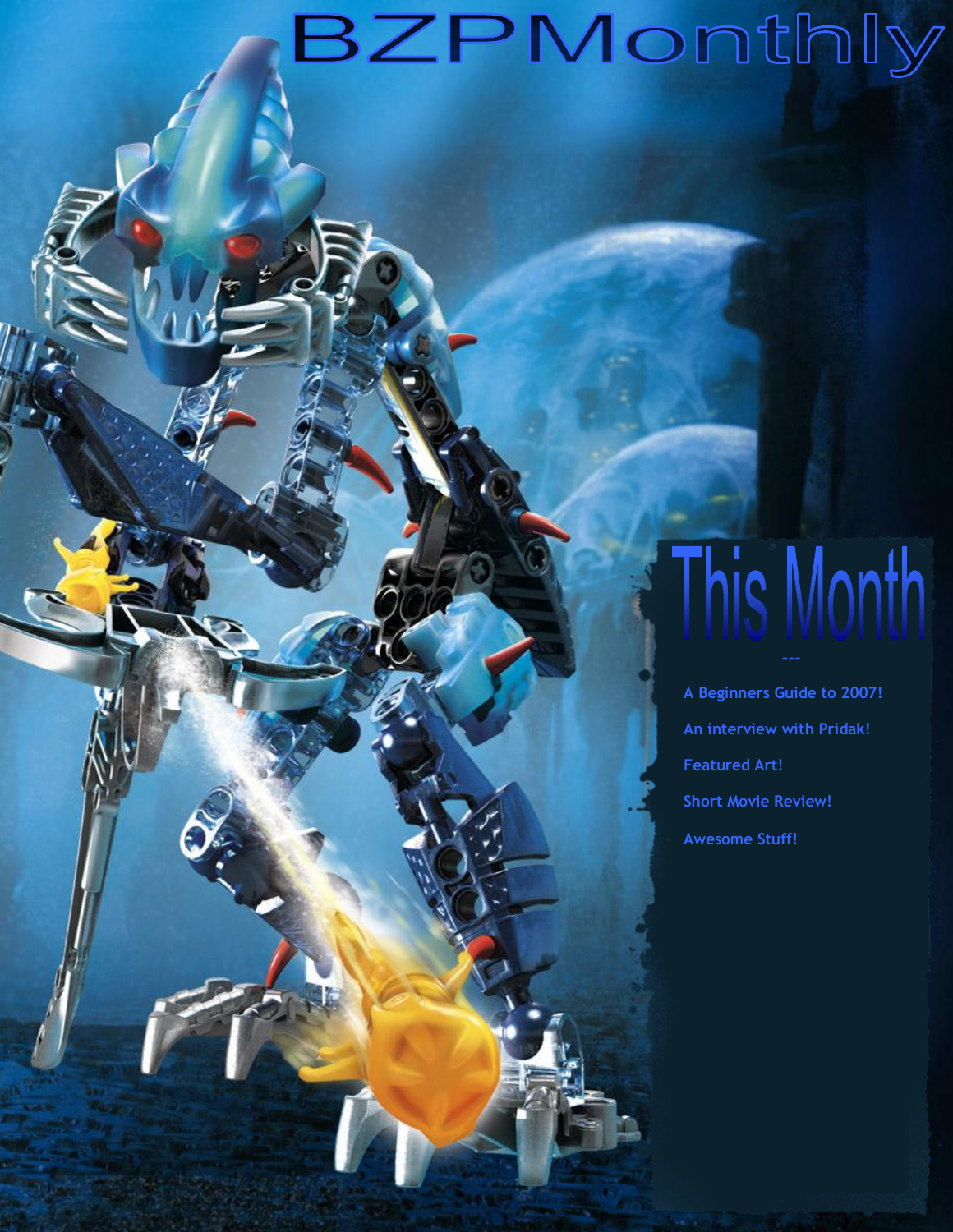# <sup>1</sup>elcome

**Welcome to the first ever edition of BZPMonthly, an online magazine created by members of BZPower, for members of BZPower.** 

**We're all glad that this has finally been released after weeks of hard work and pillow fights, and believe it has turned out fantastic. Inside, you will find just a few articles. Yes, not much, but that's because… Nah, we won't spoil the surprise.**

**Anyways, we hope you enjoy what we've made for you this month, and if everything goes well, expect a March edition in March, (Duh :P) but until then, enjoy reading.**

**Peace out, BZPMonthly Staff-People things…**

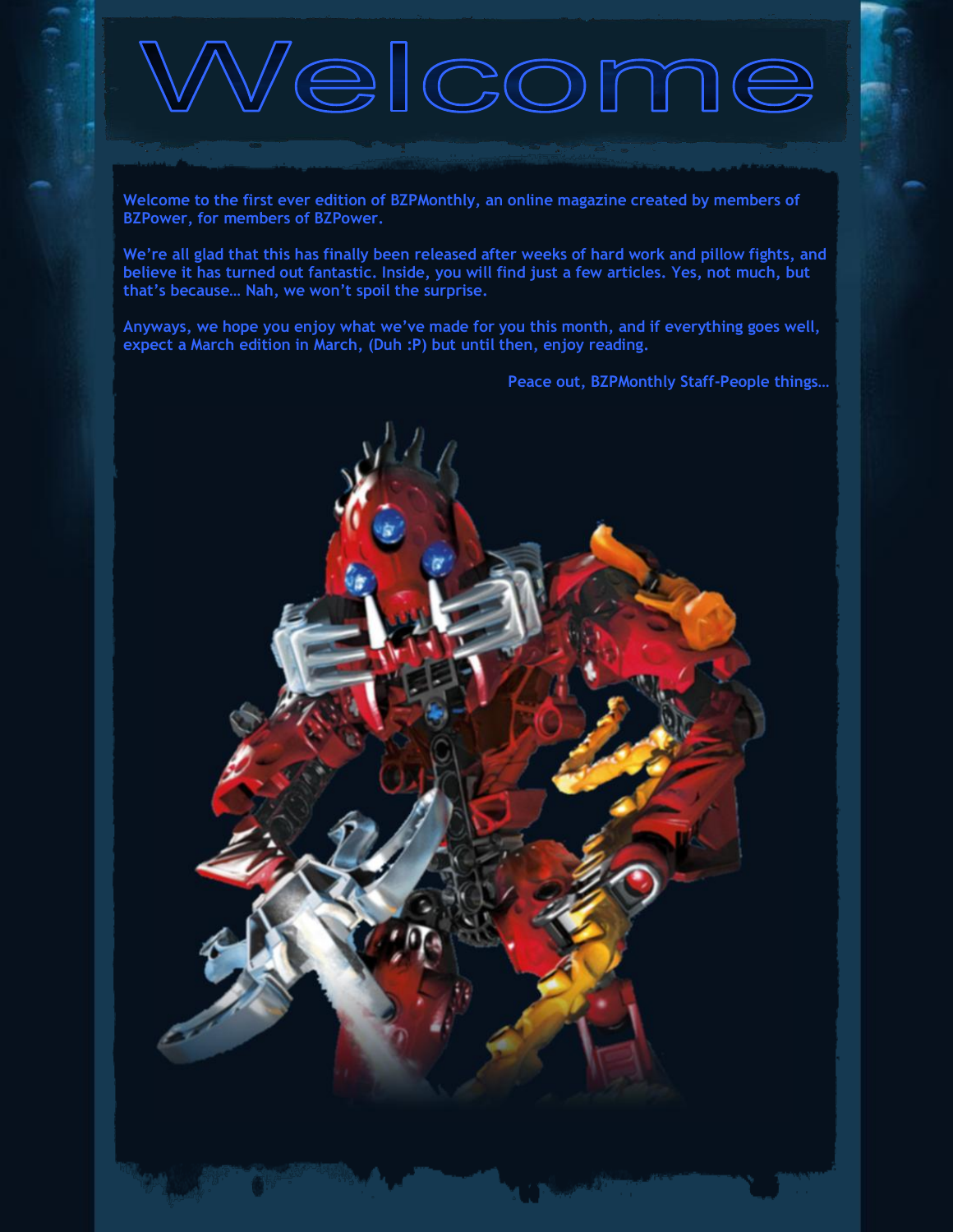## **OBEGINNER'S GUIDE TO 20070**



Voya Nui has been freed, the Piraka<br>fled, and the Mask of Life has been<br>ten from the hands of Life has been Thed, and the been freed, the Piraka<br>Iken from the Mask of Life has been<br>e Toa Inika. But the part of Life has been<br>tely safe The Toal the Mask of Life has been<br>the Toal the Mask of Life has been<br>pletely safe. Thands of evil thanks to<br>pr Ice, the Indianks to the Toa Inika. But the Mask of Life has been<br>pletely safe. Thanks to evil thanks to<br>of Ice, the Ignika to a certain (the waves. Mark has been To a Inika. But the mask isn't com-<br>pletely safe. Thanks to a certain Clutz<br>the waves. Matoro will safellen beneath.<br>ished for will see beneath. pletely safe. Thanks to a certain Club<br>of Ice, the Ignika has to a certain Club<br>the waves. Matoro will soon beneath<br>ished for his clumation be pup the waves. Matoro will soon be pun-<br>ished for his clumsiness.<br>ished for his clumsiness. ished for his clumsiness.

Why do I have the sudden why do I have the<br>urge to put this on a urge to put this statue?

However, below the waves, there is an-<br>other island. Mahri Nui, which used is another island. Mahri Nui, which used to be<br>part of Voya Nui but by some force is an-<br>nature that mail but by some force Part of Voya Nui but by some force of<br>ature that makes no sense to port of Woya Nui but by some force of nature that makes no sense to me, split<br>from Voya Nui and descended exercise From Voya Nui and descended except for<br>this pillar. And Matoran live there with this pillar. And descended except for this pillar. And Matoran live there, with<br>the coming out of these Rahi, But paid. air coming out of these Rahi. But, not in<br>that way. In short, the main Material that way. In short, the main Matoran<br>Dekar found the Ignika where it can Dekar found the Ignika where it fell.



And Since Matoran are weaklings, the Matoran lost the Ignika as well. It was taken by the new guys that are for the first time not clones: The Barraki! The Barraki live in a pit that happens to be called The Pit, and they live their because they were being bad. It's a jail for bad people, like Brutaka from 2006. And they're not very happy.

Perhaps the reason they're grumpy is because<br>Ehlek got his cell decorated, but pot the Ehlek got his cell decorated, but not the<br>thers. However, that would explore the others. However, that would explain Ehlek's<br>hatred for Matoran, because ho was hatred for Matoran, because he wanted<br>auve, not pink. Or maybe because he wanted matted for Matoran, because he wanted<br>matted of pink. Or maybe because they've<br>en slowly mutated by the dark was been slowly mutated by the dark water. Either<br>way, they've escaped the pit, which is way, they've escaped the dark water. Either<br>Mahri Nui, and they have the mack is next to Mahri Nui, and they have the pit, which is next to<br>are warlords. And they have the mask. And they<br>are warlords. And the Inika are in his i are warlords. And they have the mask. And they<br>are warlords. And the Inika are in big trouble. And that's 2007.

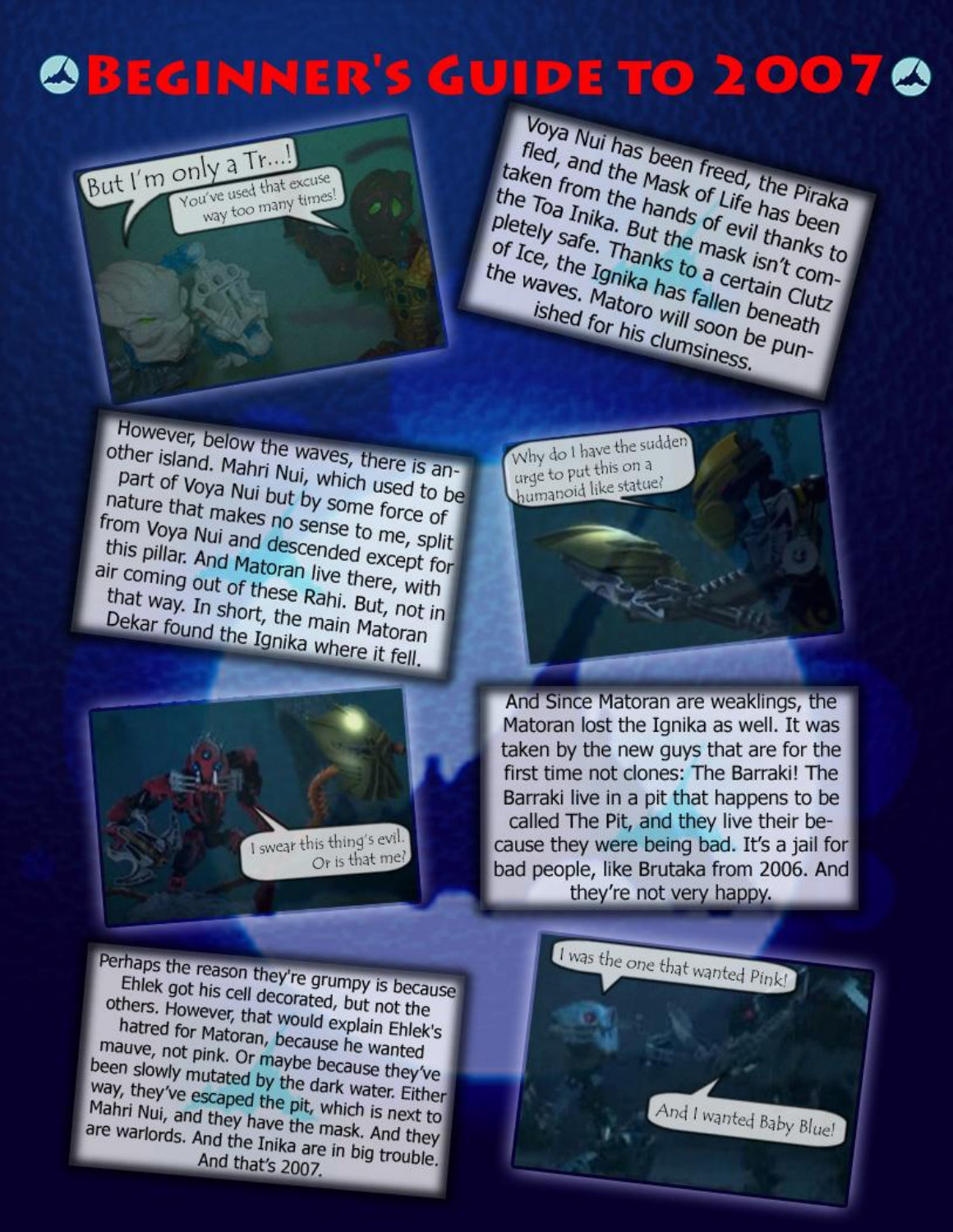## $RFFPS$  of  $THF$

Greetings, tasty morsel.

Whatever. Now, can we hurry this up? I have to ensure Nocturn doesn't try hugging those Matoran...

I'm not sure why. Perhaps it's how they will tear anything into shreds, or how they have a short fuse like myself. But one thing I do know for sure is that they are the kings of the seas, the highest of all creatures besides myself.

Are you referring to those embarrassments?

Think about it this way. How would you feel if everyday you would wake up with wet stuff surrounding you, your armies dissipated, and your body mutating? It's why we escaped.

It's gotten amusing, what with the dances Ehlek does to entertain us at night, and playing 'Squids' with the local Matoran. But it still isn't as fun as ripping off a Makuta's head.

Our relationship is excellent. They just keep sending more of them over to us to play 'Squids'. I'm not sure how many matoran there are left, seeing as they can't survive just one game of 'Squids'...

You throw Kalmah or a matoran into the Squid Breeding area, and they should survive getting you some squid. When you get the squids, you throw the matoran or Kalmah into a volcanic vent and launch the squids. It's fun watching them squirm about, although I'm not sure why everyone wants to be on my team. Probably would be because I'm the best. \*Laughs\*

I don't think it really concerns me. I mean, if I alone can defeat one Makuta, a group of Toa should be nothing. Besides, we've let Nocturn keep hold of the Mask of Life until we figure out how to take over BZPower.

Well, it doesn't seem to be voice-activated, so we might as well just break it open.

### Ingenious. What is the relationship between you and each other Barraki? We're equal, but if they don't do as I command, I throw them into a volcanic vent.

Well, Kalmah can be annoying... Takadox is just too weird... Yes, I suppose it would be Carapar. He's so dumb he'd swim into a volcanic vent anyways!

Kalmah. He tries to undermine me so much I'd want to impale him onto Ehlek's spines.

Botar. He sentenced us, and I'd feel no greater glory than to dispose of him. Anyways, that annoying Kalmah is calling out for me to check on the Squids, so remember kids, Sharks are friends, not food, unlike squid, which are.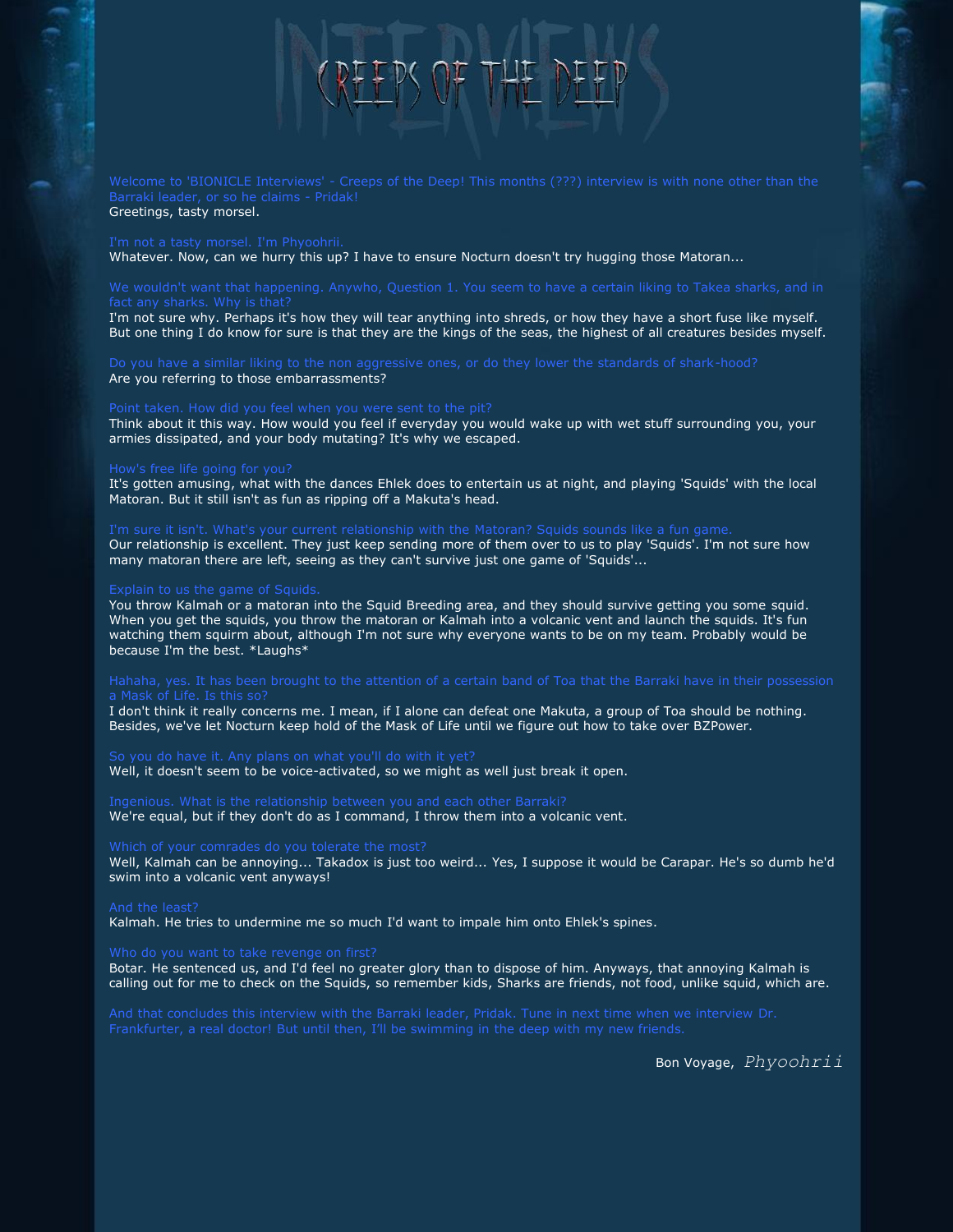# Featured Art

This is truly a brilliant piece of art. Brave Dragon has been at this for a while, and I must finally agree with the old saying "practice makes perfect".

This shows Matoro in a great light, the mask is adapted well from the set; shaped more like a human face, rather than the feebly shaped lump of plastic that is, unfortunately part of the set. That said, I really must go on to point out other parts of this drawing which are well-done.

First and foremost, I must point to the torso. It is a feat of 'engineering' as it were, converging actual armour, and the shape of a body with the shape and style of the Inika's armour. Since the Inika's armour was so flat, I was surprised to see it so well improvised; it follows the shape of Matoro flawlessly. This only goes to show further that Brave Dragon is an expert at what she does. As I looked further at Matoro, the next part of him that caught my attention was the closer arm. The armour has been altered slightly, this causes it to look more efficient; from what I can see, the shoulder would have plenty of room to move, and would function properly as actual armour; this helps add a feel of realism.

The fingers, I noted, had ice-like claws encasing them. These help to link Matoro himself, and the wolf at his side (which I shall henceforth call his "familiar", (use a dictionary if you do not understand this use of the word).

The wolf itself is very well-made, its long coat is accentuated by the swept back ears, and pointed hair on the back of its head. These make it look windswept, more like it has seen some of the world, rather than kept inside; as would be expected of any animal that is outside on Voya Nui. For some reason I imagine it to be purple with some white stripes, and intermittent patches of the same; perhaps on its lower legs.

The sword is very effective, and (I must say) looks quite heavy. Matoro appears to carry it with an unusual grace for a person that is standing still, and the small plumes of steam being emanated from the edges give it the feel of something very cold. I am unsure of the particular reason for the body trailing off into a long cloak, but I imagine that it must have something to do with the power of Matoro's Kanohi; the Iden. If this is to do with the Astro-projection, it is very well portrayed, as I am very unsure of how I would note this in a drawing. All in all, I would rate this as one of the best pieces of art seen on BZP thus far, I look forward to seeing much, much more from Brave Dragon in the future, and pray that when she becomes famous for her work, does not leave BZP.



Until next time, *Syn*



**Matoro**, by Brave Dragon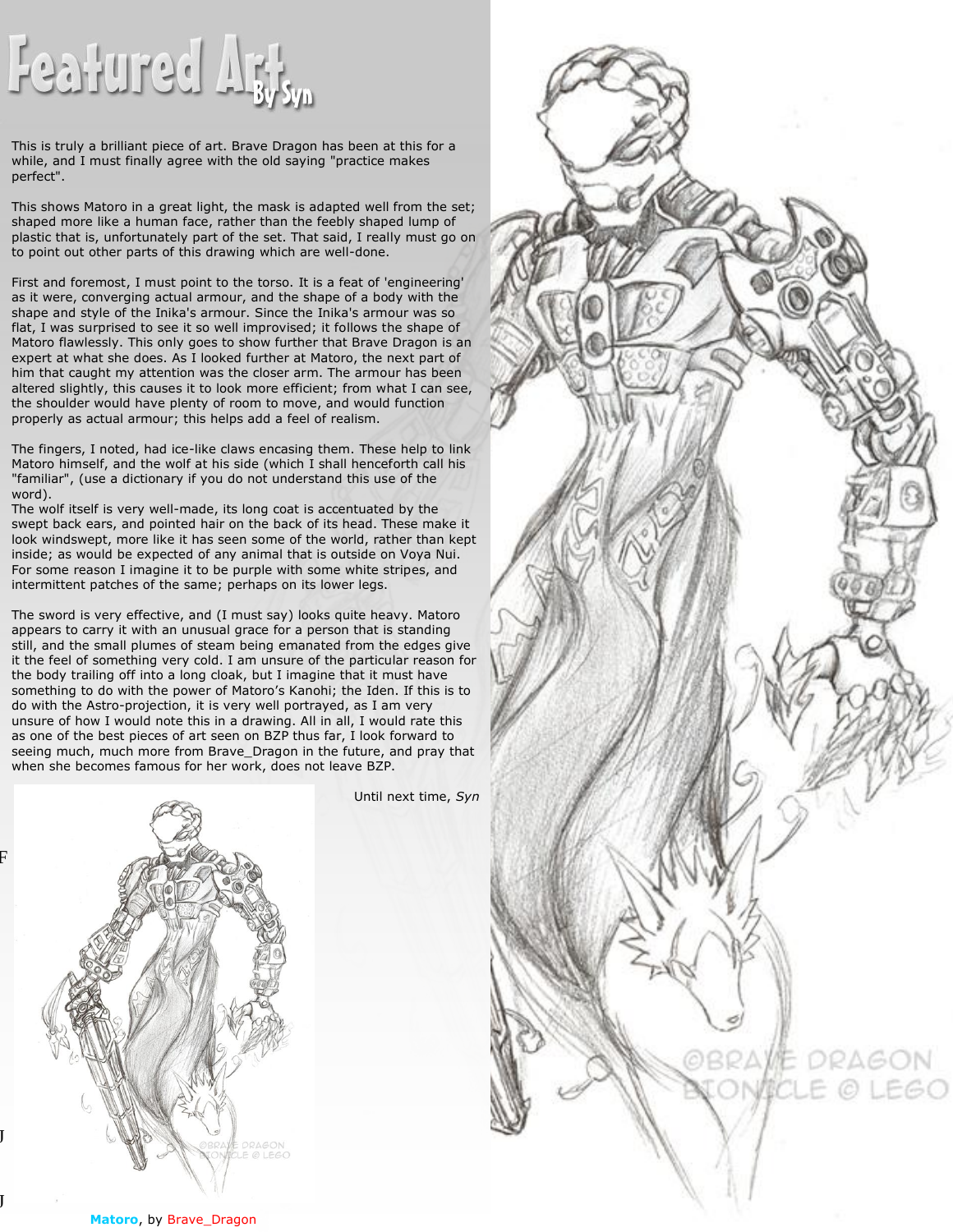

### **Movie Review: Creeps from the Deep**

By Phyoohrii the Dark Hunter Hunter

January 22 2007 saw the release of a new On-line Movie (2min 21sec) on BIONICLE.com, which we tend to call the Creeps from the Deep film. It is another fabulous film from Giant, the animators behind most of the BIONICLE ads. It is a non-canon film in relation to the storyline, but fans agree that it is a tremendous start to the new BIONICLE year.

The film starts with a narration giving the viewer a mood for 2007. All the while, the Mask of Life (which has taken a form quite different from VNOLG) is plunging towards the bottom of the ocean, to be found by Dekar, who has the idea to put it on some statue of human build. Suddenly out of nowhere comes Kalmah, and steals the Mask of Life from him. The narration then stops, and for most of the film after there is a song going over the

action, performed by a female Danish artist – Christine Lorentzen. A battle happens between the Barraki, who are all trying to get the mask, while Dekar is thrown into more desperate situations along the way. He is finally pulled off a cliff into the deepest depths, and the narration finishes the movie, introducing the Barraki from BIONICLE, and credits roll for the first time since Web of Shadows.

The narration draws you in the second in starts, creating a very dark mood for the New Year, and at the same time giving a good idea of the setting of The Pit and Mahri Nui. The animation as usual is superb, using the basis of the sets and animating them in ways that the real sets can't move themselves, giving them extra pose-ability. But the thing that is the most commented on about the movie, and given the most praise for is the song and voice used in the film. It's a great rock song, which works well with the 'Creeps', and for the first time in any BIONICLE feature, it is a female singer, which gives a new feel to the feature. Darker yet sadder in my opinion.

It is certainly the best BIONICLE short film I have seen in a long time, with the right feel and superb music and animation. My only problem would be it was shorter than I would have liked, but wouldn't we all want to see more? I can say I'd love to have a copy of the song, like they did with All Insane Kids in '05, and I'd be happy to see more short films like this on BIONICLEstory.com throughout the year. It is another success for Ghost Animation, and BIONICLE fans will now have another reason to be excited about the 'Creeps from the Deep'.

*FE FEDM THE B*